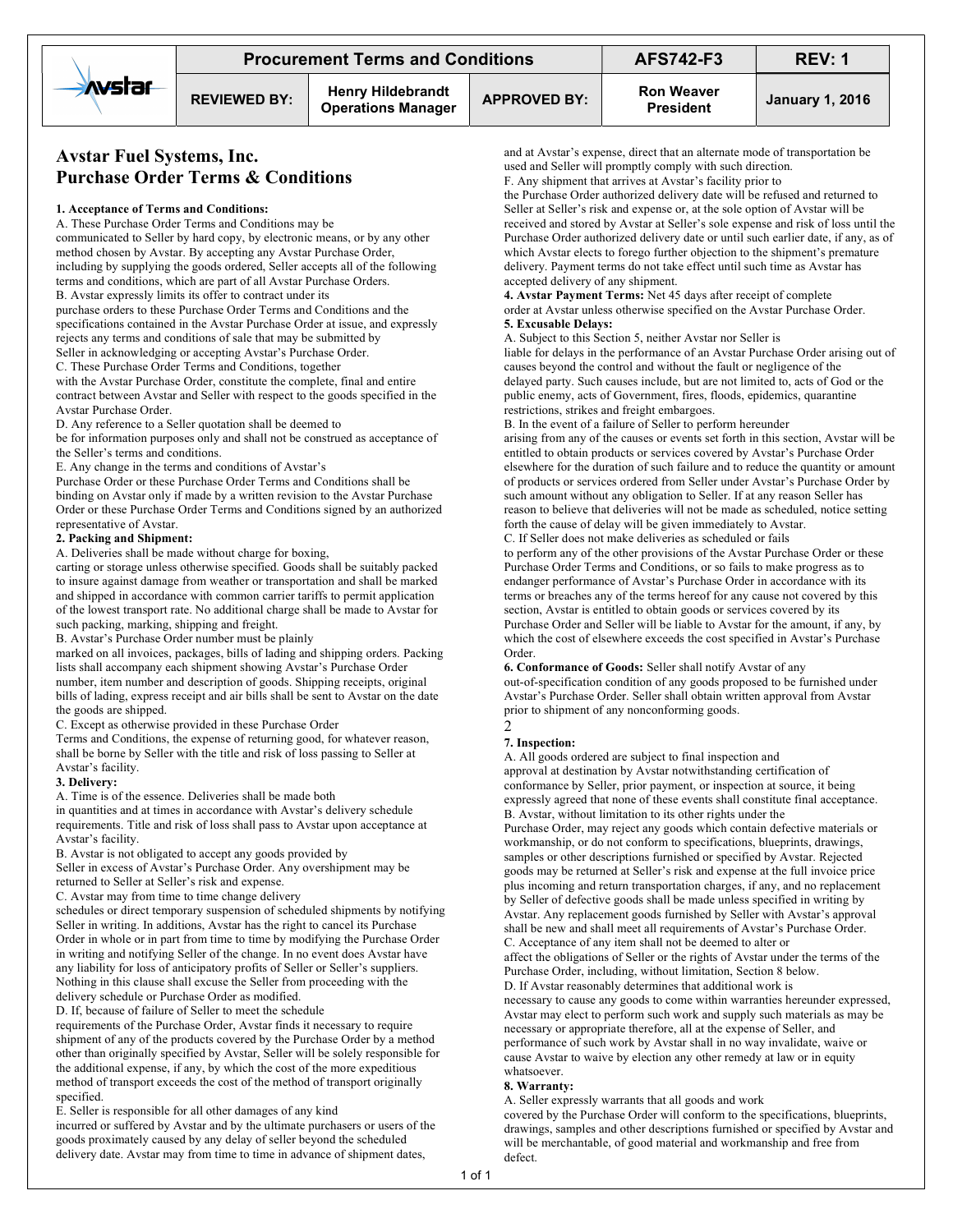| <b>XVstar</b> | <b>Procurement Terms and Conditions</b> |                                                       |                     | <b>AFS742-F3</b>                      | REV: 1                 |
|---------------|-----------------------------------------|-------------------------------------------------------|---------------------|---------------------------------------|------------------------|
|               | <b>REVIEWED BY:</b>                     | <b>Henry Hildebrandt</b><br><b>Operations Manager</b> | <b>APPROVED BY:</b> | <b>Ron Weaver</b><br><b>President</b> | <b>January 1, 2016</b> |

B. Seller further expressly warrants that all goods covered

by the Purchase Order that are the product of Seller or are in accordance with Seller's specifications or design shall be fit and sufficient for the purposes intended by Avstar and will be safe when applied to their intended use in the usual and customary manner.

C. The warranties and remedies provided for in these

Purchase Order Terms and Conditions shall be in addition to those expressed or implied by law and shall remain effective notwithstanding the acceptance of the goods by Avstar, its successor and assignees, or customers and users of the goods, and shall survive design and test approvals, inspection, acceptance and payment.

D. Seller is liable for and will save Avstar harmless any

loss, damage or expense whatsoever that Avstar may suffer as a result of Seller's breach of any of these warranties, including, but not limited to replacement (if Avstar so elects) of any nonconforming goods, reimbursement of all costs incurred by Avstar in connection with any product recall, retrofit, inspection, rework, disassembly or reassembly, and payment of any other costs or expenses resulting from Seller's breach.

#### 9. Intellectual Property/Confidential Information:

A. Seller agrees to indemnify and hold harmless, protect

and defend Avstar, its successors, assigns, customers and those selling or using Avstar products from and against all loss, damage, liability, claims, demands and suits at law or in equity arising from sale or use of the goods sold by Seller to Avstar for actual or alleged infringement of any letters patent, copyright, trademarks or other intellectual property rights, whether foreign or domestic, unless and only to the extent said goods are produced in accordance with the designs or specifications furnished by Avstar. B. Information, including drawings and data submitted at

any time by Seller to Avstar relating to material covered by this order, is not submitted in confidence and may be used by Avstar in any way in the conduct of its business. Seller's rights with respect to use of such information by Avstar its successors, assigns, licensees or affiliates, are limited to any valid patent rights of Seller with respect to goods covered by this Purchase Order. 10. Charge-Backs:

Supplier non-conforming material may cause scrap, sorting, Avstar customer returns, and/or warranty claims. If it is determined by Avstar in its sole discretion that a supplier's non-conforming product is the cause of these additional costs, Seller is subject to be debited for cost recovery. 11. Changes:

A. Avstar has the right to cancel this Purchase Order in

whole or in part from time to time by modifying this Purchase Order in writing and notifying Seller of the change. In no event does Avstar have any liability for loss of anticipatory profits of Seller or Seller's suppliers. Nothing in this clause shall excuse the Seller from proceeding with this Purchase Order as changed.

#### B. Seller may not make any changes in the design or

composition of any supplies ordered hereunder without the prior approval of Avstar. Seller shall notify Avstar of any requested design changes by in writing. Approval shall be evidenced by Avstar's revised Purchase Order incorporating the change and the related drawing or other technical data as may be specified by Avstar, and may be granted, withheld or conditioned in Avstar's discretion.

12. Cancellation: Avstar reserves the right to cancel all or any part of the Purchase Order if Seller does not make delivery as specified in the schedules, if Seller fails to perform any of the other provisions of the Purchase Order, or so fails to make progress as to endanger performance of Avstar's order in accordance with its terms, or if Seller breaches any of the terms hereof, including the warranties of Seller. Avstar also has the right to terminate its Purchase Order or any part thereof in the event of the insolvency of Seller, appointment of a receiver or trustee for Seller, or the execution by Seller of an assignment for the benefit of creditors.

13. Termination for Convenience: Avstar may by notice in writing direct Seller to terminate its Purchase Order, or work under the Purchase Order, in whole or in part at any time and such termination shall not constitute a default. If Avstar's Purchase Order is for services or specially-produced goods, in the event of such termination (a) Seller will be reimbursed for actual, reasonable and substantiated costs incurred prior to the date of termination, plus a reasonable profit for work performed to date of termination, and (b) Seller and Avstar will negotiate cost to be reimbursed and the disposition of any work in progress. Claims by the seller under contract must be made within 30 days from the date the claim arises or within such

longer period as Avstar may allow. Seller's obligations under the warranty, intellectual property, and confidentiality provisions survive any termination. The provisions of this clause do not limit or affect the rights or remedies of Avstar stated in other clauses of these Purchase Order Terms and Conditions or provided by law in the event of the default or breach by Seller.

# 14. Construction of Contract and Avstar's Rights:

A. Avstar's Purchase Order and the Purchase Order Terms and Conditions incorporated therewith are governed and construed according to the laws of the State of Florida without application of its conflict of laws provisions.

B. All rights and remedies of Avstar as are herein

specified are cumulative and additional to any other or further rights and remedies provided in law or equity.

C. Avstar is entitled at all times to set off any amount

owing at any time from Seller to Avstar against any amount payable at any time by Avstar in connection with its Purchase Orders. D. The failure of Avstar to enforce at any time any of the

provisions of its Purchase Order Terms and Conditions or to exercise any option herein provided or to require at any time performance by Seller of any of the provisions herein shall not in any way be construed to be a waiver of any provisions nor in any way to affect the validity of these Purchase Order Terms and Conditions or any part thereof, or the right of Avstar thereafter to enforce each and every such provision.

E. Seller shall indemnify and hold Avstar harmless from

and against all liabilities, losses and incidental damages and expenses, 3

including Avstar's reasonable attorney fees, resulting from the breach of any of the terms and conditions hereof, whether negligent or otherwise, specifically including, but not limited to, the breach of any of Seller's warranties.

F. Seller and Avstar agree that all warranties made

hereunder explicitly extend to the future performance of the goods covered by Avstar's Purchase Orders and agree that a cause of action for breach of warranty made hereunder will accrue when the breach is discovered rather than when the goods are tendered.

15. Compliance with Applicable Laws: Seller warrants that the goods to be furnished and the services to be performed under Avstar's Purchase Order comply with all applicable federal, state and local laws and Avstar may suffer as a result of Seller's breach of this or any other warranty. 16. Federal, State and Local Taxes:

A. Unless otherwise specified, the subject material of

Avstar's Purchase Order is exempt from federal excise tax.

B. Unless otherwise specified, the subject material of

Avstar's Purchase Order is for use in manufacturing or resale and is exempt from sales and use tax.

C. All prices stated herein include all federal, state, and local taxes that may be levied or assessed as a result of Avstar's Purchase Order, or are otherwise applicable to Avstar's purchase.

# 17. Liability for Injury or Damage:

A. Seller shall indemnify, hold harmless, and defend Avstar from and against any and all damages, liabilities, losses, claims, diminution in value, obligations, liens, assessments, judgments, fines, penalties, reasonable costs and expenses (including, without limitation, reasonable fees of counsel representing Avstar), as the same are incurred, of any kind or nature whatsoever (whether or not arising out of third-party claims and including all amounts paid in investigation, defense, or settlement of the foregoing) that may be sustained or suffered by Avstar based upon, arising out of, or by reason of any product liability claim asserted against Avstar relating to goods sold to Avstar by Seller.

B. Seller is required to provide evidence of product

liability insurance coverage satisfactory to Avstar in its sole discretion. 18. Avstar's Proprietary Information: Any information that Seller receives or otherwise has access to incidental to or in connection with Avstar's Purchase Order (the "Confidential Information") shall be and remain the property of Avstar. Confidential Information may only be used to the extent necessary to perform Avstar's Purchase Order and Seller shall not disclose Confidential Information to any third party, except to its agents and employees as necessary to perform the Purchase Order. In no event shall Seller acquire any right, title or interest in and to any product or process information, including related know how, either existing or developed during the course of the business relationship with Avstar, and in no event shall